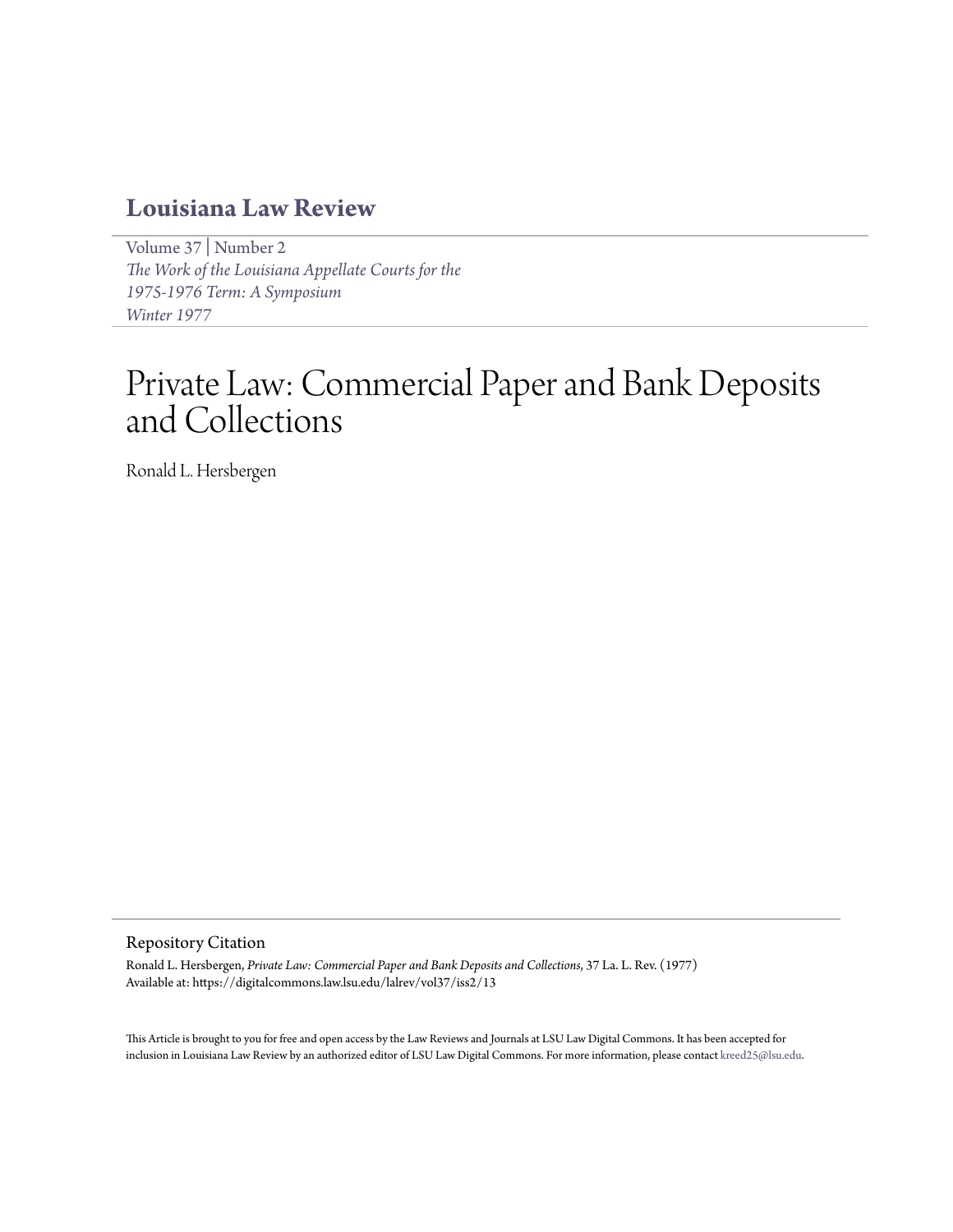# COMMERCIAL PAPER **AND** BANK DEPOSITS **AND** COLLECTIONS

### *Ronald L. Hersbergen\**

# THE NEGOTIABILITY OF CORPORATE BONDS AND OTHER INVESTMENT SECURITIES

The Negotiable Instruments Law did not specifically encompass corporate securities, though the issuance of corporate bonds as a method of raising capital had come into general use with the building of the national system of canals and railroads' prior to the War Between the States, and though the consensus of turn-of-the-century investors was that such instruments were undoubtedly negotiable.<sup>2</sup> Thus, the N.I.L. apparently by design, did not attempt to resolve the then existing split in authority as to the negotiability of corporate bonds, debentures and other investment securities. 3 Perhaps it was assumed that corporate securities would be treated in the courts as falling outside of the specific substantive provisions of the statute, and that negotiability could therefore be predicated upon N.I.L. § 196, a section of the statute designed to permit cases not therein provided for to be governed by the law merchant. <sup>4</sup>

In any event, many courts continued the pre-N.I.L. practice of requiring such securities to adhere to the formal requisites of negotiability incorporated into N.I.L.  $\S$  1<sup>5</sup> and predictably—and presumably to the detriment of the market for such securities-negotiability was often found wanting. Applying the N.I.L. to investment securities was perhaps a rigged game in the sense that "investment paper" was, and is, quite different than

3. Some pre-N.I.L. decisions seemingly held corporate bonds negotiable as a matter of routine, perhaps in deference to the expectations of investors. *See,* e.g., The Junction R.R. Co. v. Cleneay, 13 Ind. 161 (1859); American Nat'l. Bank v. American Wood Paper Co., 19 R.I. 149,32 Atd. 305 (1895). But other decisions found negotiability to be a matter of the ability of the instrument to satisfy the formal requisites of negotiability as developed in common law decisions. See authorities collected at note 5, *infra.*

4. HAWKLAND at 30. The provision was enacted as § 195 in Louisiana.

*5. See, e.g.,* Kohn v. Sacramento Elec. Gas & Ry. Co., **168** Cal. 1, 141 Pac. 626 (1914); King Cattle Co. v. Joseph, 158 Minn. 481, 199 N.W. 437 (1924); President and Directors of Manhattan Co. v. Morgan, 242 N.Y. 38, 150 N.E. 594 (1926).

<sup>\*</sup> Associate Professor of Law, Louisiana State University.

*<sup>1.</sup>* See generally POOR, HISTORY OF RAILROADS **AND CANALS** (1860), *cited in R.* **STEFFEN, CASES ON** COMMERCIAL **AND INVESTMENT** PAPER 198 (3d ed. 1964).

*<sup>2.</sup>* See W. HAWKLAND, COMMERCIAL PAPER **AND** BANK DEPOSITS **AND COLLEC-**TIONS 29-30 (1967) [hereinafter cited as HAWKLAND]; Israels, *Investment Securities as* Negotiable *Paper,* 13 Bus. LAW. 676 (1958).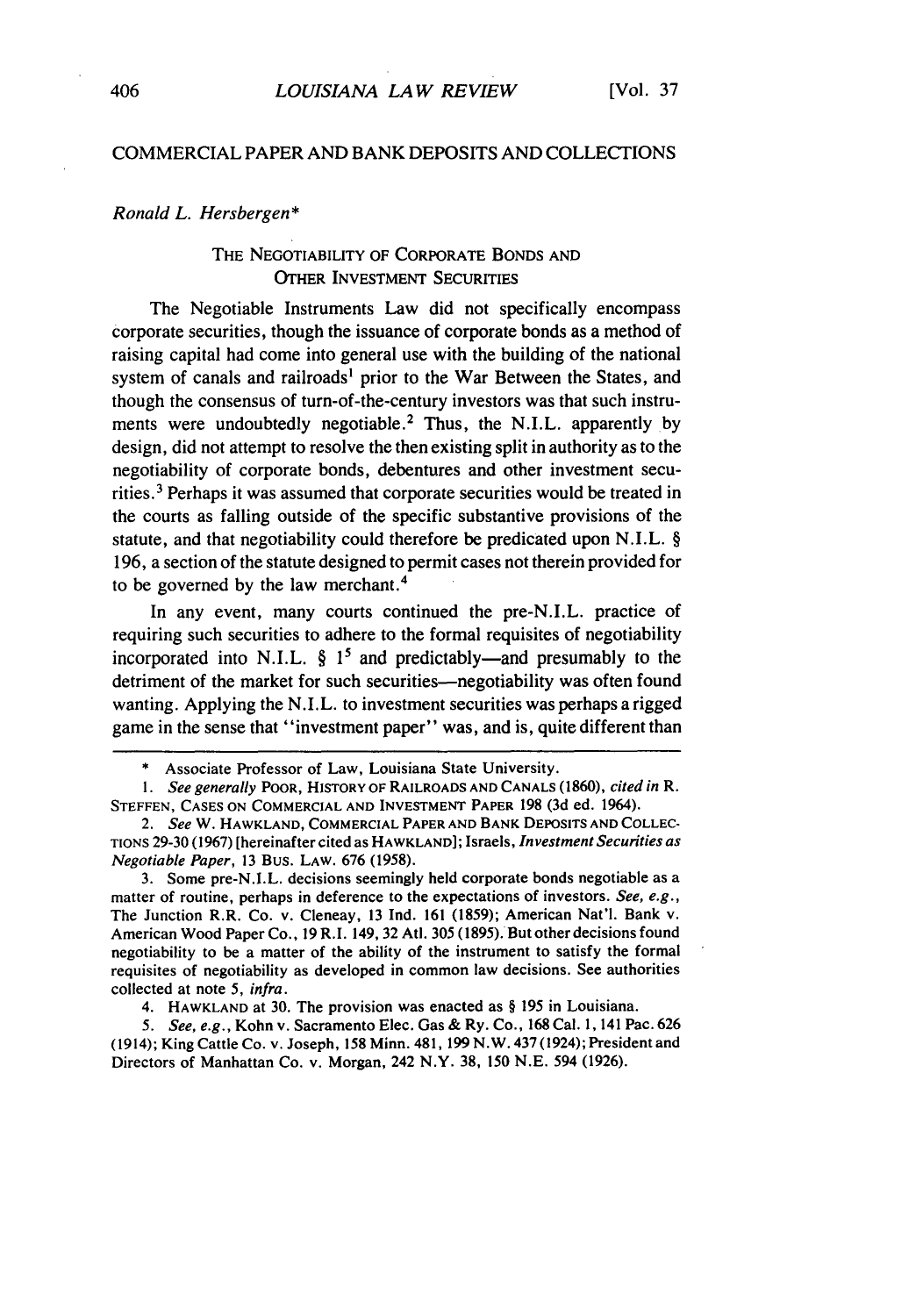ordinary "commercial paper," **6** and that difference, usually taking the form of lengthy, complicated language, "incorporating" recitals, "subject to" clauses and other "luggage,"<sup>7</sup> made it quite difficult for a court to both find negotiability under N.I.L.  $\S$  1 and to maintain judicial peace of mind.<sup>8</sup> Yet, many decisions did find negotiability in cases involving investment paper, even in the face of "subject to" clauses which would ordinarily have relegated such paper to the non-negotiable bin-with the unfortunate result that cases containing the strained reasoning necessary to hold investment paper negotiable became precedent for cases involving "subject to" clauses in commercial paper.9 Thus, the formal exclusion of investment securities from the scope of the N.I.L. not only had an obvious negative effect on the securities market but also led to judicial action equally harmful to the predictability and administrative ease intended by the N.I.L. to attend the handling of commercial paper.

Article 3 of the Uniform Commercial Code excludes from its scope the entire field of investment securities<sup>10</sup> and Chapter 3 of the Louisiana Commercial Laws, as a substantive adoption of that UCC article, does likewise.<sup>11</sup> Thus, a decision such as *Schulingkamp v. Vista Shores Club*,<sup>12</sup> finding a corporate debenture note negotiable, will, to the extent that such debenture notes are in fact "investment securities" within the meaning of LA. R.S. 10:3-103(1), be difficult to duplicate under the Commercial Laws,  $^{13}$  for at present an instrument can only be negotiable in Louisiana if Chapter 3 so permits. In the other forty-nine states negotiability of investment securities can be found in Article 8 of the UCC. Not only did Louisiana not adopt that Article,<sup>14</sup> but our courts are presently left with the perplexing

6. UCC Comment I to § 3-103 (LA. R.S. 10:3-103 (1974)) makes it clear that when the statute refers to "commercial paper" it means drafts, checks, certificates of deposit, and notes as defined in § 3-104(2).

7. Professor Hawkland attributes the well-known description of negotiable instruments as "couriers without luggage" to Chief Justice Gibson in *Overton v.* Tyler, 3 Pa. 346 (1846). HAWKLAND at 31 n.30.

8. The "subject to" clause was a common cause of the difficulty.

9. See Dean Beutel's discussion of *Newman v. Schwarz,* 180 La. 153, 156 So. 206 (1934), and the so-called "same sentence doctrine" in Beutel, *Common Law* Judicial *Technique and the Law of Negotiable Instruments-Two Unfortunate Decisions,* 9 TUL. L. REV. 64, 73-76 (1934).

10. See UCC § 3-103(1).

**11.** LA. R.S. 10:3-103(1) (1974).

12. 318 So.2d 907 (La. App. 4th Cir. 1975).

13. The case arose prior to the effective date of the Commercial Laws.

14. Dean Hebert pointed out what he referred to as the "temporary hiatus resulting from the non-enactment of Article **8"** shortly after the 1974 enactment of the Commercial Laws. *See* "Message from Paul M. Hebert, Dean, Louisiana State University Law School," at page *v.* of R. HERSBERGEN, COMMERCIAL PAPER **AND**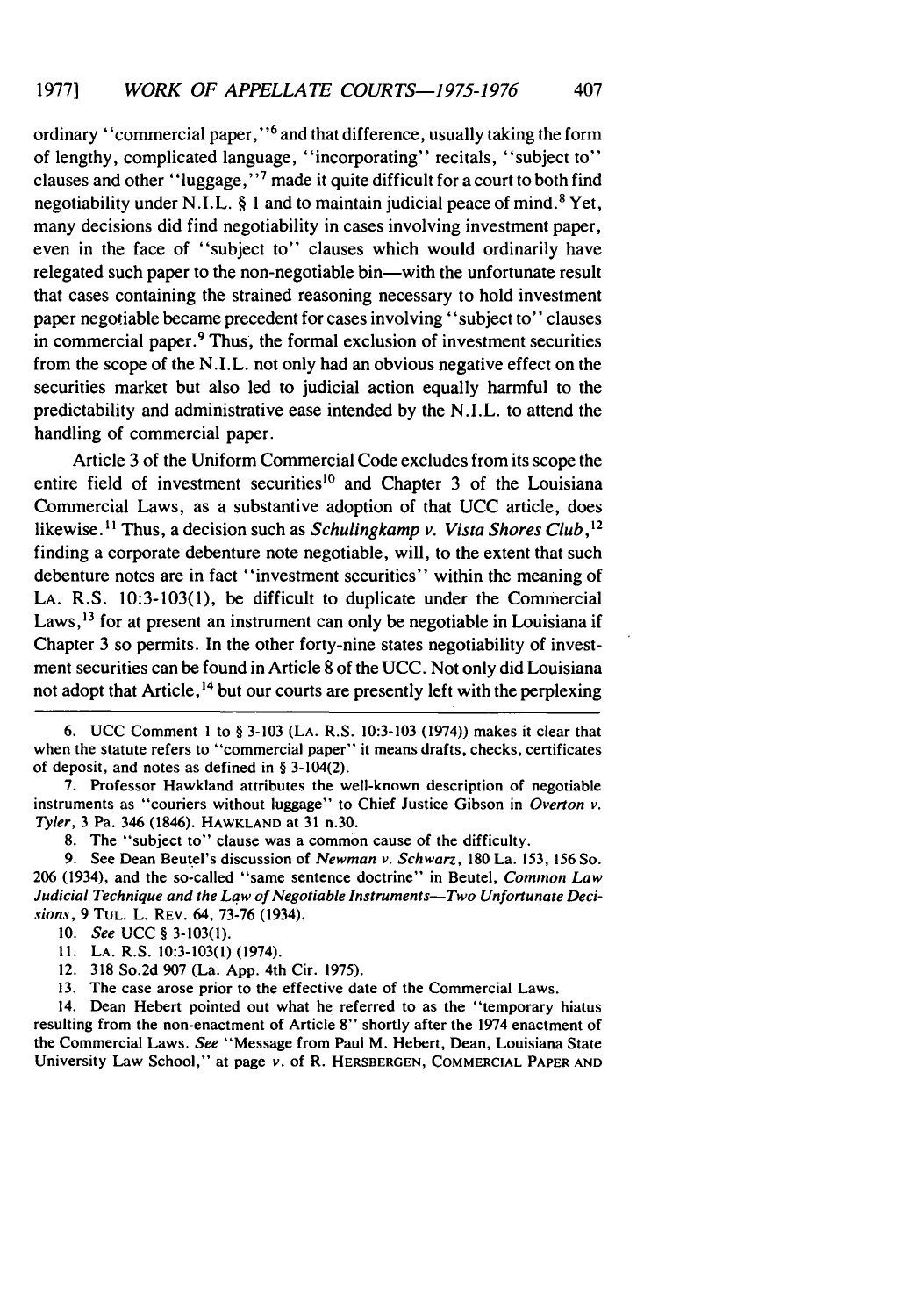problem of defining "investment security"—the solution to which problem is not in the least aided by  $\S$  10:3-103(1) or by other definitional sections of the Commercial Laws such as  $\S\S$  10:1-201 and 10:3-102.<sup>15</sup> In short, we know that investment securities cannot be negotiable under Chapter 3 of the Commercial Laws (and therefore cannot be negotiable at all, in the absence of the adoption of UCC Article 8), but we have no guidance at all in defining the creature. In view of the definitional orientation of the Commercial Laws, a judicially supplied definition would seem to be an undue encroachment into the legislative arena. And, while LA. R.S. 10:1-103 performs for the Commercial Laws about the same function as did former LA. R. S. 7:195 (N.I.L. § 196) by applying the other laws of Louisiana to cases or situations not covered by the Commercial Laws, 16 that section would not seem to apply to the issue of the negotiability of investment securities, since that situation *is* covered by § 10:3-103(1). <sup>1</sup>

# THE LIABILITY OF PARTIES TO NEGOTIABLE INSTRUMENTS-ESTABLISHING THE VALIDITY OF THE SIGNATURE OF THE PARTY TO BE CHARGED

The Commercial Laws contain procedural requirements that will change the tactics of counsel regarding denial of signatures on negotiable

BANK DEPOSITS **AND** COLLECTIONS IN LOUISIANA: THE COMMERCIAL LAWS (1974).

15. Comment 2 to UCC § 3-103 points out, however, that an instrument can be both "negotiable" under § 3-104 and a "security" under Article 8, and observes that such is possible because the formal requisites of negotiability **(§** 3-104) go to matters of *form* exclusively, while the definition of "security" in § 8-102 looks principally to the manner in which the instrument is *used.* An instrument falling under both definitions would be controlled by Article 8, not Article 3. *See* UCC § 3-103(1); LA. R.S. 10:3-103(l) (1974).

**16.** See Comment of the Louisiana State Law Institute, LA. R.S. 10:1-103 (1974).

17. But see Justice Cardozo's comments in *President and Directors of Manhattan Co.* v. *Morgan,* 242 N.Y. 38, **150** N.E. 594 (1926), in reply to the argument of counsel that § **196** of the N.I.L. permitted negotiability of corporate certificates to be based on the law merchant:

The law merchant cannot prevail against prohibitions so specific. In holding otherwise, we should do more than supplement the statute. We should disregard and contradict it. The plaintiff's case is not helped by section **[196] . .** .to the effect that, "in any case not provided for in this chapter the rules of the law merchant shall govern." The difficulty is that the case is provided for. Unforeseen situations may reveal gaps in the statutory rules. In such circumstances the law merchant is competent to fill them. It is without power to annul what the statute has ordained.

*Id.* at 49-50, **150** N.E. at 597-98. What the Louisiana statute appears to "ordain" is that investment securities, however defined, are not negotiable. *Cf.* White Sys., Inc. v. Hall, **219** La. 440, 53 So.2d 227 (1951). It is anticipated that Article 8 will be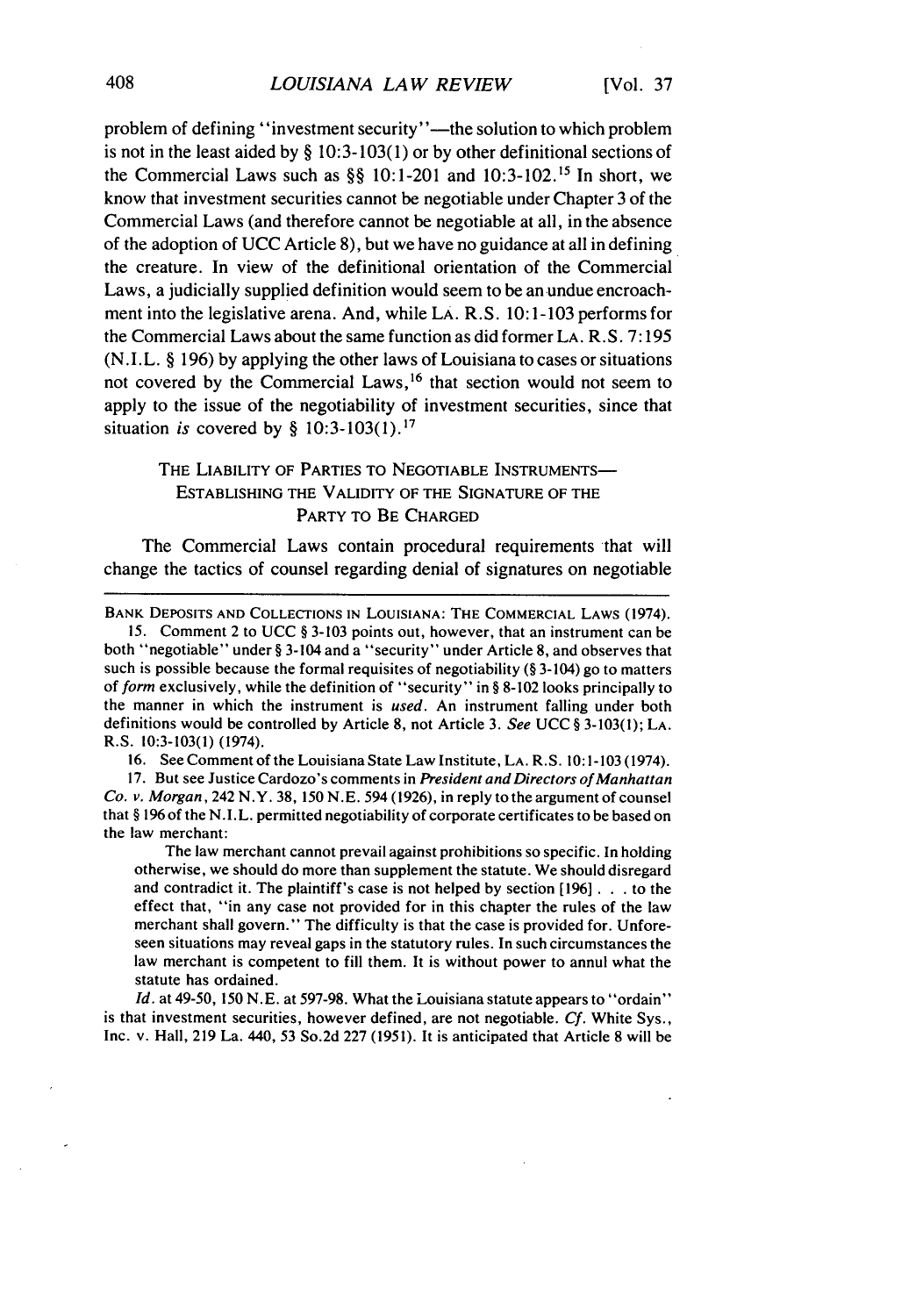instruments. In *Allen Brothers Feed Co. v. Slaven*,<sup>18</sup> the defendant and purported maker of a promissory note in default pleaded by way of general denial to the allegations of the plaintiff pertaining to, *inter alia,* his signature on the note and under cross examination at trial repeatedly denied the validity of his signature on the note and ultimately equivocated by proclaiming that if he signed the note it was not a conscious act.<sup>19</sup>

The Commercial Laws may short-circuit such theatrics, for under LA. R.S. 10:3-307(1) a signature on an instrument<sup>20</sup> is *admitted* unless *specifically* denied in the pleadings. In addition, when the effectiveness<sup>21</sup> of a signature is put in issue—as in the *Slaven* case—the burden of establishing it is on the holder or other party claiming under the signature,  $22$  but that burden is considerably aided by a presumption under § 3-307(1)(b) that the signature is genuine or authorized, as the case may be. "Burden of establishing" the effectiveness of the signature means that the plaintiff has the burden of persuading the trier of fact that the effectiveness of the signature is more probable than its non-effectiveness,<sup>23</sup> while "presumption" is defined by the statute to mean, in the case of  $\S$  3-307(1), that the trier of fact *must* find that the signature is effective "unless and until evidence is introduced which would support a finding" of noneffectiveness.24 A party denying the effectiveness of his signature need not bring forth evidence sufficient to support a summary ruling in his favor,<sup>25</sup> but the mere self-serving denial exemplified in *Slaven* would clearly seem to fall short of rebutting the presumption of  $\S 3-307(1)(b)$ . In the majority of cases in which the genuineness of signature is at issue, that presumption can only be rebutted by the testimony of a handwriting expert.

## THE RIGHTS OF A MERE TRANSFEREE OF NEGOTIABLE PAPER

Under LA. R.S. 10:3-201(1) the "transfer of an instrument vests in the transferee such rights as the transferor has therein. . . . " To the casual

proposed for adoption by the Louisiana State Law Institute at the next regular session of the Louisiana legislature.

18. 325 So.2d 631 (La. App. 1st Cir. 1976). The case arose prior to the effective date of the Commercial Laws.

19. *Id.* at 633.

20. Defined in LA. R.S. 10:3-102(l)(e) (1974) as a "negotiable instrument [under La. R.S. 10:3-104]."

21. That is, the genuine nature of the signature as that of the party charged, or the authority of that party's alleged agent.

22. LA. R.S. 10:3-307(1)(a) (1974).

23. *See id.* 10:1-201 (1974) (definition of "Burden of establishing").

24. *See id.* (definition of "Presumption" or "presumed").

25. *See* Comment **I** to UCC § 3-307(1).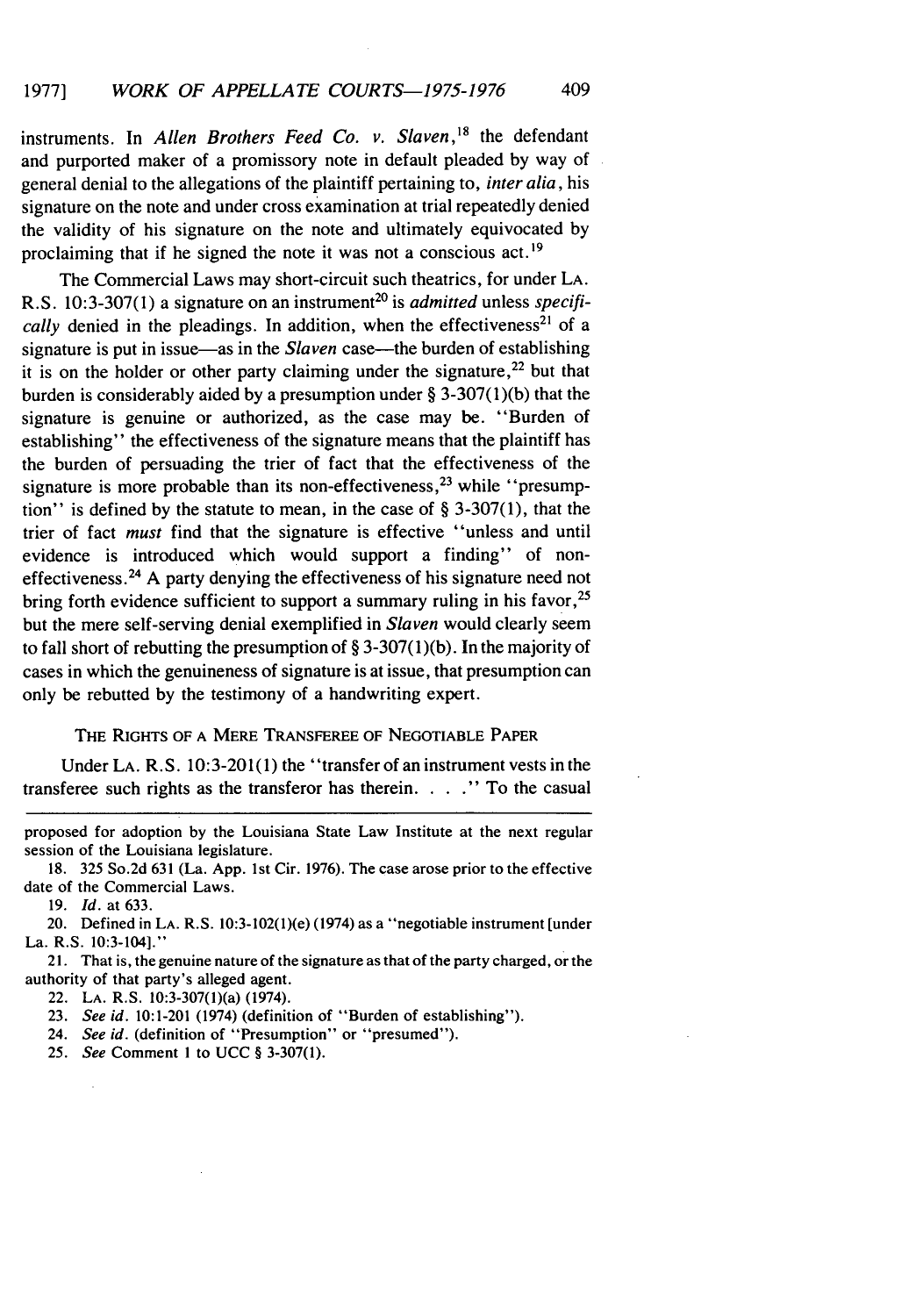student of the Commercial Laws it may seem, therefore, that if the transferor was a holder in due course of the instrument and could have not only brought suit on the instrument, but also have cut off almost all of the defenses the maker, drawer, or acceptor had,  $26$  the transferee can by virtue of § 3-201 do the same. But as the plaintiff in *N. E. England Associates, Inc. v. Davis*<sup>27</sup> learned from the Fourth Circuit, the transfer of an instrument doesn't always vest in the transferee the ability to get to—and stay at—the courthouse. In the *Davis* case the payee obtained a promissory note from the defendant maker and transferred it to the plaintiff but neglected to endorse it. Thus the Fourth Circuit, in a non-dispositive portion of the opinion, points out that the plaintiff's mere possession of the unendorsed instrument cast upon it the burden of proving his ownership-a burden not met in the case. A case involving similar facts and arising under the Commercial Laws<sup>28</sup> might well be decided similarly.

Section 3-201(1) of the Commercial Laws does state, in a simplistic fashion, that the transferee of a negotiable instrument gets what the transferor had. But like so many of the provisions of the new law, section 3-201(1) does not lend itself to a simplistic analysis. First, unlike its N.I.L. predecessors,<sup>29</sup> § 3-201(1) does not operate only as to transfers between a holder-transferor and a holder-transferee, and it is this distinction that leads to the conclusion that the dictum in *Davis* would be correct under the Commercial Laws. In the typical case arising under § 3-201(1), both transferor and transferee are holders. If the transferor is not the holder of the instrument, he may literally have no rights at all to pass on to the transferee. If the transferor is not only a holder, but also a holder in due course, then he transfers whatever *rights* he has as such in the instrument. The most important of the "rights" of the holder in due course are spelled out in LA. R. S. 10:3-305: "To the extent that a holder is a holder in due course he takes the instrument free from  $* * * (2)$  all defenses of any party to the instrument . . . except" the "real" defenses set forth therein. Reading §§ 3-201(1) and 3-305 together, a transferee from a holder in due course is vested with, and can assert in his own name, the defense cut-off rights of the transferor. That observation, it turns out, may be true only so long as the transferee is himself a holder and not a mere transferee.

"Transfer" is a word of broad legal meaning, and has, in fact, no

<sup>26.</sup> But see F.T.C. Trade Regulation Rule, Preservation of Consumers Claims and Defenses, 16 C.F.R. § 433 (1975) (Effective May 14, 1976).

<sup>27. 333</sup> So. 2d **696** (La. App. 4th Cir. 1976).

<sup>28.</sup> The *Davis* case arose prior to the effective date of the Commercial Laws, but the court cited § 3-201 of the statute.

<sup>29.</sup> *See* N.I.L. §§ 49, 58.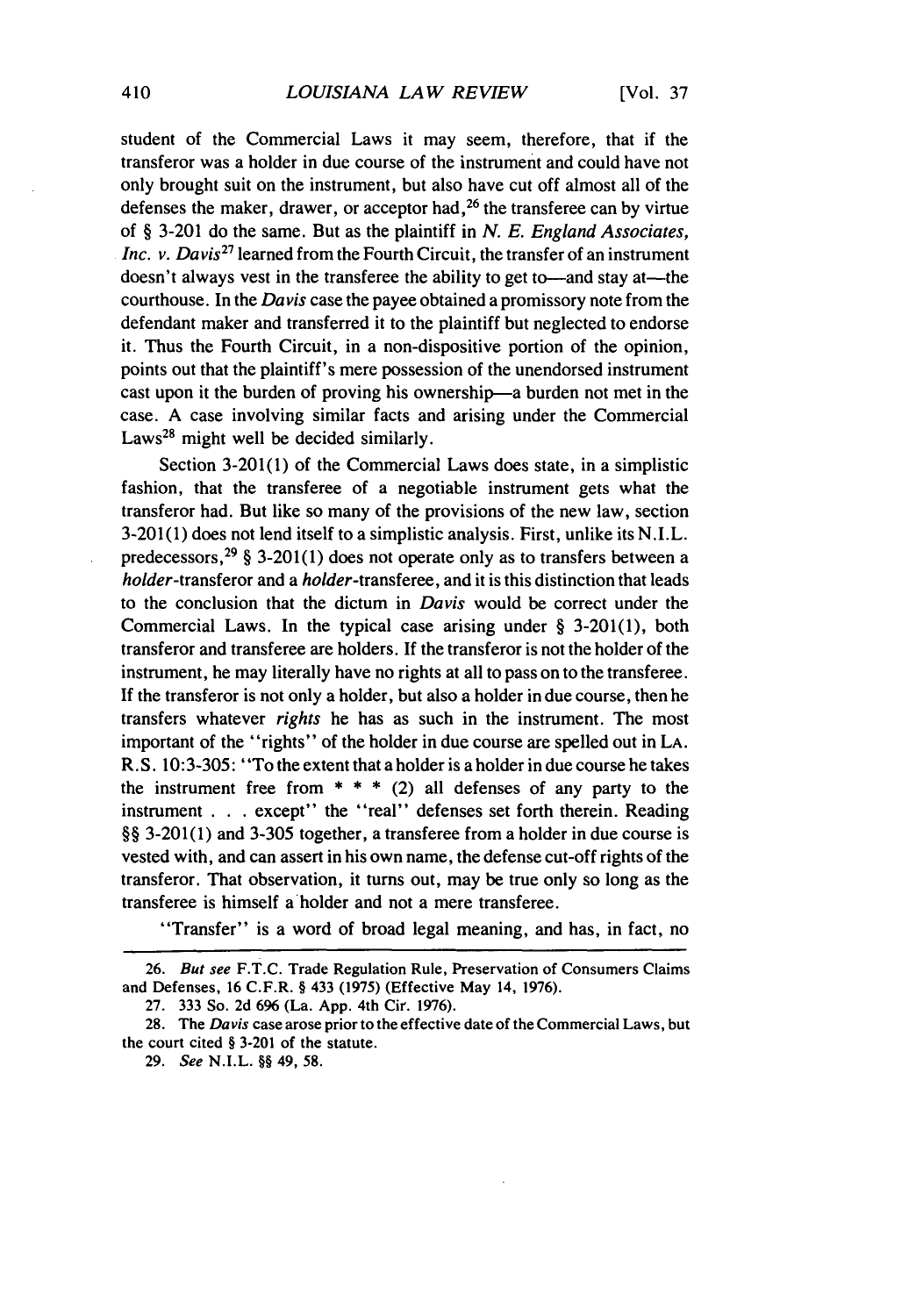particular significance in the commercial paper context. **10** This is made clear by resort to other sections of the Commercial Laws. Attention to § 3-202(1) quickly reveals the real problem of the plaintiff in *Davis:* without the endorsement of the payee on the order paper transferred to him the plaintiff as not the "holder" of it, for only by "negotiation," a special form of transfer, does one become a "holder"<sup>31</sup> of instruments that are payable to order; "negotiation" under § 3-202(1) is the transfer of an instrument *in such form* that the transferee becomes a *holder,* and only a "holder" can maintain an action on an instrument.<sup>32</sup> In the case of order paper, negotiation under § 3-202(1) is a transfer by delivery<sup>33</sup> with any necessary endorsement. 34 It might be argued that the lack of holder status would not impede the transferee's action on the note, so long as the transferor was a

30. *Cf.* Scheid v. Shields, 524 P.2d 1209, 1210 (Ore. 1974). The word "assignment" likewise has little or no utility in the commercial paper context. *See* Mcllroy Bank v. First Nat'l Bank, 252 Ark. 558, 480 S.W. 2d 127 (1972); Northside Bldg. & Inv. Co. v. Finance Co. of America, 119 Ga. App. 131, 166 S.E. 2d 608 (1969).

31. Defined as a person who is in possession of a [negotiable] instrument "drawn, issued or indorsed to him or his order or to bearer or in blank." LA. R.S. 10:1-201 (1974). See United Overseas Bank v. Veneers, Inc., 375 F. Supp. 596 (D.C. Md. 1974).

32. See Investment Serv. v. Martin Bros., 255 Ore. 192, 465 P.2d 868 (1970); Lloyd v. Lawrence, 472 F.2d 313 (5th Cir. 1973). The Martin Bros. case was later qualified by *Scheid* v. Shields, 524 P.2d 1209 (Ore. 1974), in which the Supreme Court of Oregon permitted a plaintiff to maintain an action on the instrument, even though plaintiff at no time had been in possession of the instrument and admittedly could not, therefore, be a "holder" of it. The court justified its ruling on the unique circumstances of the case, including the fact that the defendant himself had possession of the note and therefore could not be subjected to double liability on it, and the fact that the instrument was not "lost." Compare in that regard, UCC § 3-804; LA. Civ. CODE art. 2280; **LA.** R.S. 6:69 (1950) and Sweedler v. Oboler, 65 N.Y. Misc. 2d 789, 319 N.Y.S.2d 89 (1971). The court may simply have refused to prolong the inevitable, but technically speaking, the plaintiff in *Scheid* should not have been allowed to bring an action on the instrument in the absence of possession and necessary endorsement. See discussion in text accompanying notes 33-45, *infra.* Some N.I.L. decisions held that a non-holder could maintain an action on an instrument by virtue of § 49. *Denver-Metro Collections, Inc. v. Kleeman,* 30 Col. App. 218, 491 P. 2d 64 (1971), is an example of such decisions, but the reasoning tends to be strained in view of the fact that § 49 also gave the transferee the right to have the missing endorsement, and the fact that § 51 entitled only the *holder* to sue in his own name. Furthermore, discharge of the maker's liability on the instrument revolved around "payment in due course" (§ 119) defined in § 88 as payment *to the holder.*

33. Defined as a "voluntary transfer of possession, actual or constructive, from one person to another." LA. R.S. 10:1-2-1 (1974).

34. *See* Northside Bldg. & Invest. Co. v. Finance Co. of America, 119Ga. App. 131, 166 S.E. 2d 608 (1969). Possession is as important as a necessary endorsementthe absence of either element is fatal to holder status. *See* Scheid v. Shields, 524 P. 2d 1209 (Ore. 1974).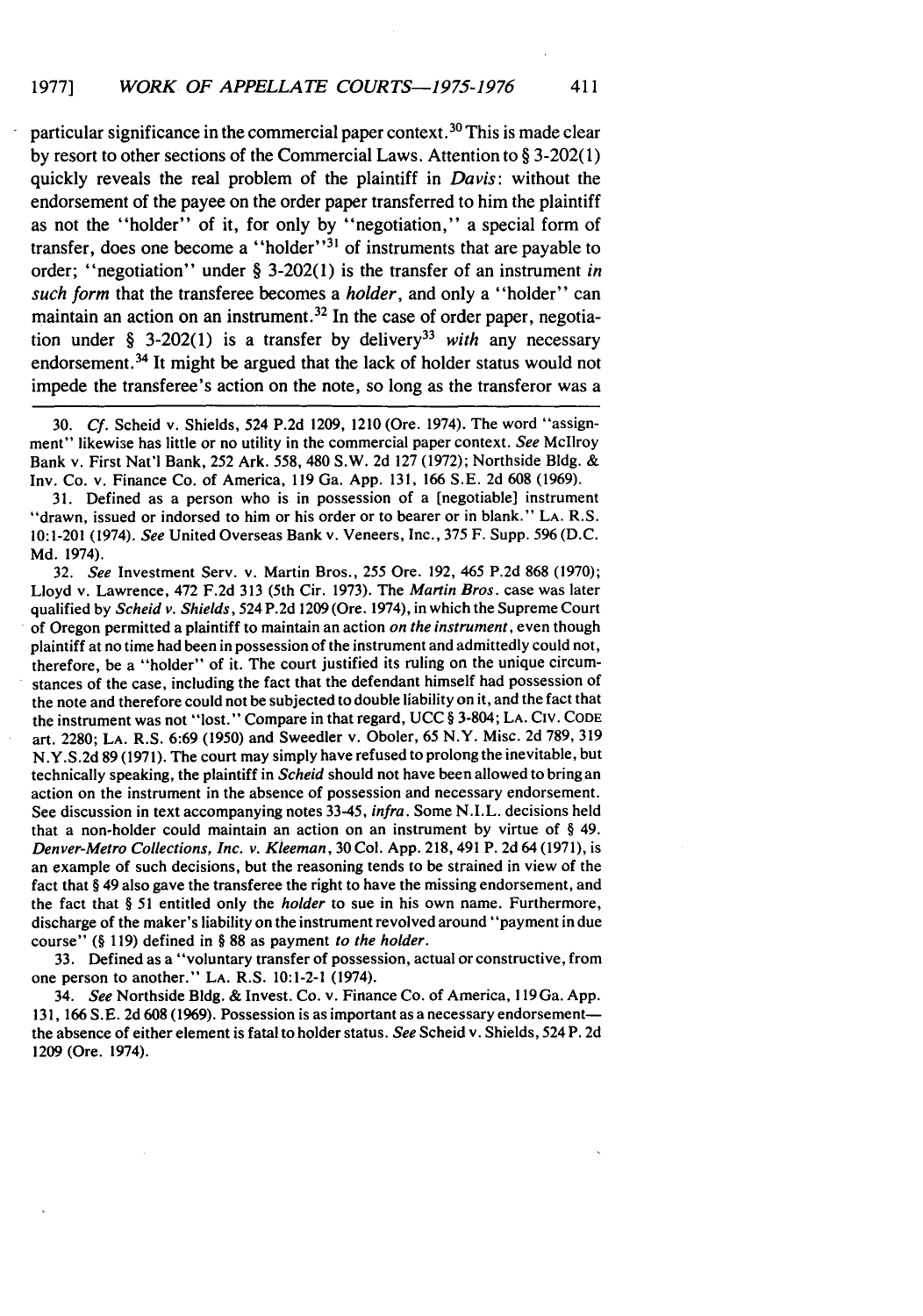holder, since among the transferable rights of a holder is the right to "enforce payment in his own name,"<sup>35</sup> and that right is vested in the transferee by § 3-201(1).<sup>36</sup> But once again, close inspection of the statute reveals that a transferee, who is not himself a holder, is not vested with the right of the transferor-holder to enforce payment in his own name,<sup>37</sup> for not only must § 3-301, setting forth the "rights" of a holder, be read in conjunction with § 3-201(1), but attention must also focus on § 3-603(1): "The liability of any party is discharged to the extent of his payment. **. .** to *the holder* . . . . . \*38

Thus, only payment to the holder will discharge the liability of a party to a negotiable instrument; payment to one who has acquired the *rights of a holder* under § 3-201(1) would not under § 3-603(1) result in discharge. A court, then, could hardly compel a defendant in a case such as *Davis* to pay, as a matter of liability *on the instrument,* the amount of the instrument, to a party to whom payment will not result in a discharge to the defendant on that instrument. 39 Such a result is consistent with the distinctions drawn in the

37. **LA.** R.S. 10:3-301 (1974) states that it is the holder who may enforce payment of the instrument in his own name, except as otherwise provided in LA. R.S. 10:3-603 (1974). Cf. Canyonville Bible Academy v. Lobemaster, 108 111. App. 2d 318,247 N.E. 2d 623 (1969).

38. Emphasis added.

39. See Feldman Constr. Co. v. Union Bank, 28 Cal. App. 3d 731,104 Cal. Rptr. 912 (1972); Lloyd v. Lawrence, 472 F.2d 313 (5th Cir. 1973). Cf. Scheid v. Shields, 542 P.2d 1209 (Ore. 1974). The United States Court of Appeals, First Circuit, has held in Bowling Green, Inc. v. State St. Bank, 425 F.2d 81, 84 (1st Cir. 1970), that a depository bank taking an unendorsed order paper item for collection from a customer who was himself a holder need not establish that it took the item by negotiation, that is, by endorsement, the court expressing doubt that the concept of "holder" applies with full force to Article 4 of the UCC. In view of§ 4-209 (requiring compliance with the requirements of § 3-302), the First Circuit may not be correct, but the issue tends to become academic, since under § 4-205 (1) such a bank could supply the missing endorsement anyway. It should also be observed that the State Street Bank was asserting holder in due course status defensively, so that no question of compelling the party liable on the instrument to pay a non-holder arose in the case. Bowling Green was followed in Nida v. Michael, 34 Mich. App. 290, 191 N.W.2d 151 (1971), but criticized in United Overseas Bank v. Veneers, Inc., 375 F. Supp. 596, 603-605 (D. Md. 1974). Commentary has been uniformly critical; see Hawkland, Depositary Banks as Holders in Due Course, 76 CoM. L.J. 124 (1971); Note, 12 BosT. COL. IND. & CoM. L. REV. **282 (1970);** Note, **71 COLUM.** L. REV. **302** (1971).

<sup>35.</sup> **LA.** R.S. **10:3-301** (1974).

<sup>36.</sup> **Cf.** Bowling Green, Inc. v. State St. Bank, 425 F.2d 81, 84 (1st Cir. 1970); Scheid v. Shields, 524 P.2d 1209 (Ore. 1974). To the extent that Bowling Green and Scheid permit a transferee to sue on the instrument in his own name, without proving his status as the holder, the cases are wrong. See discussion in text accompanying notes 37-45, infra.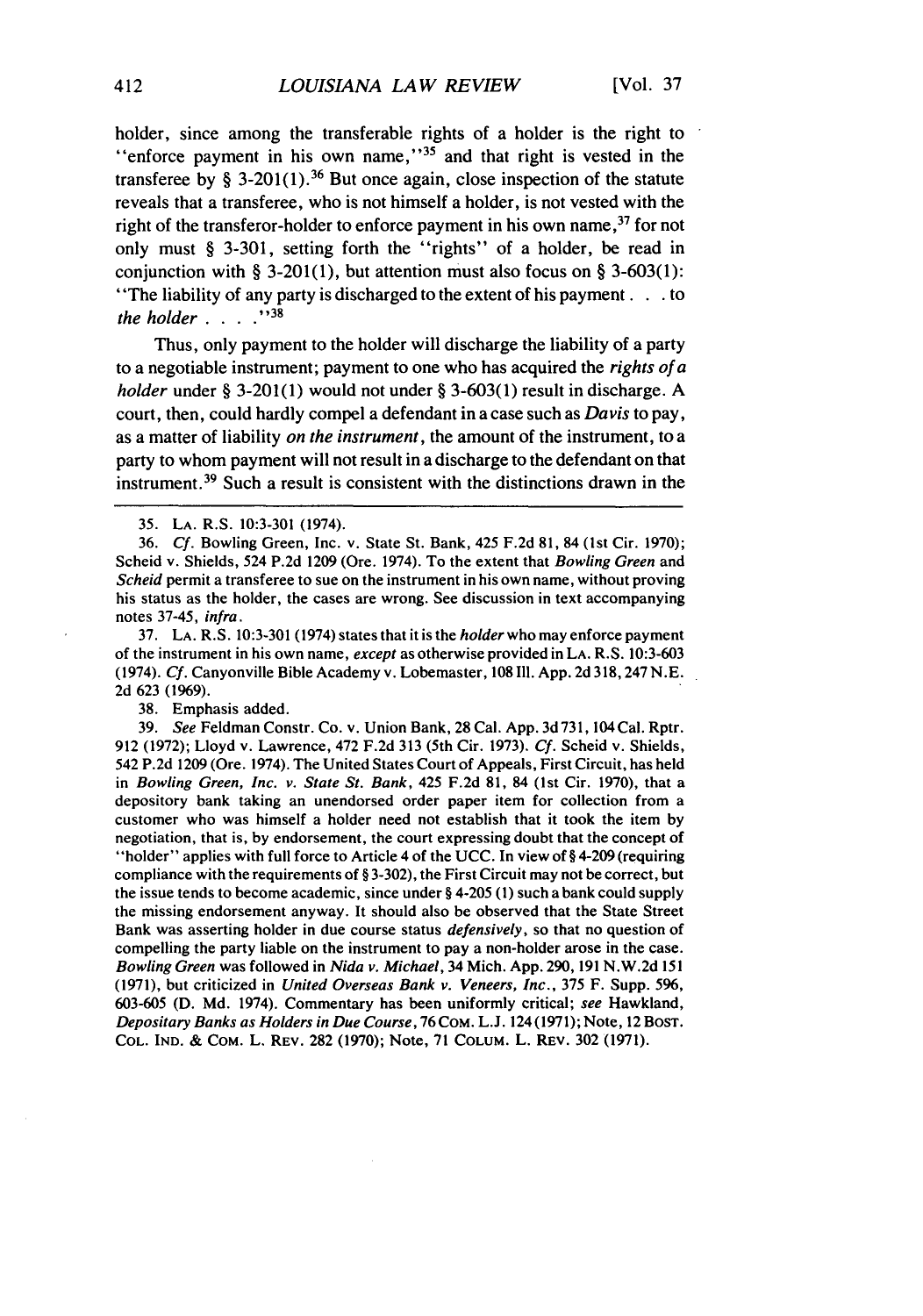Commercial Laws between *being* a holder, or a holder in due course, and having the *rights* as such via § 3-201.4° Section 3-603's "payment. **.** . to the holder" language has previously been mentioned; likewise, it can be observed that the drawer of a draft or check "engages that upon dishonor **• . .** and. **. .** notice of dishonor. **. .** he will pay the amount of the draft *to* the holder<sup> $141$ </sup> or to any endorser who takes it up; he does not engage to pay one who-has only the rights of a holder. All endorsers and guarantors make the same engagement.<sup>42</sup> Similarly, those who transfer an instrument by endorsement make warranties only to their transferee and to subsequent holders *.*

Transferees who find themselves in the *Davis* predicament are not without enforcement possibilities. Under § 3-201(3) a transferee for value of an order instrument has, unless otherwise agreed, the "specifically enforceable right to have the unqualified endorsement of the transferor."<sup>44</sup> But the section goes on to state that *negotiation,* and therefore holder status under § 3-202, "takes effect only when the endorsement is made" and until that time "there is no presumption that the transferee is the owner" of the instrument.45 Lacking the presumption of ownership, the transferee may be forced to compel the endorsement of the transferor by suit or impleader, or recover-as the plaintiff in *Davis* did--on the underlying transaction rather than on the instrument.

43. *See* LA. R.S. 10:3-417(2) (1974). The same would not be true as to the warranties arising in the course of bank collections under Chapter 4 of the Commercial Laws. *See* LA. R.S 10:4-207(2) (1974).

*44. See* United Overseas Bank v. Veneers, Inc., 375 F. Supp. 596, 603-605 (D. **Md.** 1974). The analysis theoretically should be unchanged where the party invoking the rights of a holder in due course does so defensively *(e.g.,* a bank resisting the re-crediting of a customer's account) as opposed to offensively. *Cf.* Bowling Green, Inc. v. State St. Bank, 425 F.2d 81, 83 (1st Cir. 1970).

45. See Northside Bldg. & Inv. Co. v. Finance Co. of America, 119 Ga. App. 131, 166 S.E.2d 608 (1969). UCC Comment **I** to § 3-201 states that, "Any person who transfers an instrument transfers whatever rights he has in it" and that the transferee acquires such rights even though they do not amount to "title" to the instrument. In view of the language in § 3-201(3), the "title" statement certainly refers to a transfer of bearer paper, since the transferee of bearer paper may be holder (and hence the owner) of the paper even though his transferee was a thief or finder who had no title to the paper. Compare § 3-201(1), with the language of UCC Comment 5 to § 3-306(d): "The claimant who has lost possession of an instrument so payable [to bearer] or so indorsed [in blank] that another [the transferee of the thief or finder] may become a holder [under  $\S$ § 1-201, 3-202(1)] has lost his rights on the instrument.  $\ldots$  "

<sup>40.</sup> *Compare* **LA.** R.S. 10:3-305 (1974) *with* LA. R.S. 10:3-306 (1974).

<sup>41.</sup> LA. R.S. 10:3-413(2) (1974) (Emphasis added).

<sup>42.</sup> *See* LA. R.S. 10:3-414, 3-416 (1974).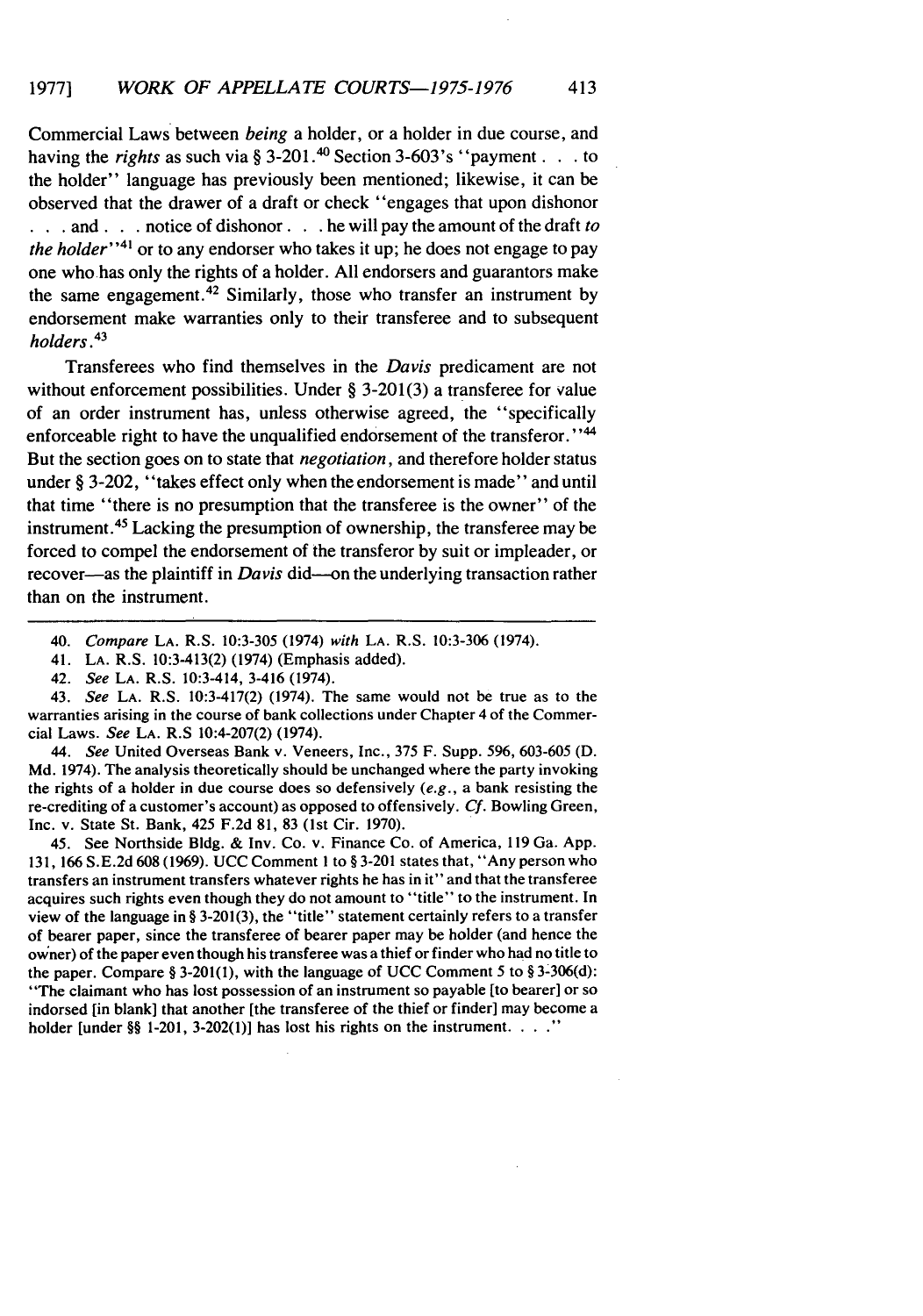#### GOOD FAITH UNDER THE COMMERCIAL LAWS

Good faith is a very important ingredient in the overall scheme of the Commercial Laws. Every contract or duty within Title 10 "imposes an obligation of good faith in its performance or enforcement."<sup>46</sup> Holders must take an instrument in good faith if they are to be holders in due course.<sup>47</sup> One who has the right to accelerate payment or performance, or to require additional collateral "at will" can do so only if he believes in good faith that the prospect of payment or performance is impaired.<sup>48</sup> To take advantage of the preclusive effects of § 3-406, a drawee or other payor must have paid the instrument in good faith, and a non-holder-in-due-course can assert finality of payment under § 3-418 only if he has in good faith changed his position in reliance on the payment. Good faith is also an important ingredient in the relationship between bank and customer.<sup>49</sup> All such obligations of good faith, whether expressly set forth in the statute or implied therein by virtue of § 1-203, are immune from disclaimer by agreement. <sup>50</sup>

The term is given, however, only the most general definition: "good faith" means "honesty in fact in the conduct or transaction concerned."<sup>51</sup> Comment 19 to UCC § 1-201 suggests that the definition may be only a starting point, a bottom line, so to speak, and that observance of reasonable commercial standards of fair dealing may embellish the term, in an appropriate case.<sup>52</sup> Given § 1-201's definition, the intended standard in any event is a subjective one.<sup>53</sup> The courts, however, appear to modify that standard so that subjective honesty in fact has a minimum level of credulity and fairness below which one cannot venture in confidence that a trier of fact will not be permitted to find a lack of good faith.<sup>54</sup>

47. Id. § 10:3-302(1)(b) (1974).

48. Id. *§* 10:1-208 (1974). The burden of establishing lack of good faith is on the party against whom the power of acceleration has been exercised. *Id.*

49. See id. *§§* 10:4-103(1); 4-401(2); 4-404 (1974).

50. See id. §§ 10:1-201(3); 4-103(1) (1974). *See* generally Hersbergen, *The* Bank-Customer Relationship Under the Louisiana Commercial Laws, **36 LA.** L. REV. **29,** 43-55 (1975).

51. LA. R.S. 10:1-201 (1974).

*52. Cf.* First Nat'l Bank v. Crone, 301 N.E. 2d 378 (Ind. App. 1973). But see Third Nat'l. Bank v. Hardi-Gardens Supply of Illinois, Inc., 380 F. Supp. 930 (M.D. Tenn. 1974).

53. *See* Balon v. Cadillac Auto Co., 113 N.H. 108, 303 A.2d 194 (1973).

54. *See, e.g.,* National Car Rental v. Fox, 18 Ariz. App. 160, 500 P.2d 1148 (1972); Hollywood Nat'l. Bank v. International Business Machines Corp., 38 Cal. 3d 607, 113 Cal. Rptr. 494 (1974) (permitting negligence to be considered in determining good faith); Integrity Ins. Co. v. Davis, 116 N.J. Super. 417, 282 A.2d 452 (1971).

<sup>46.</sup> LA. R.S. 10:1-203 (1974).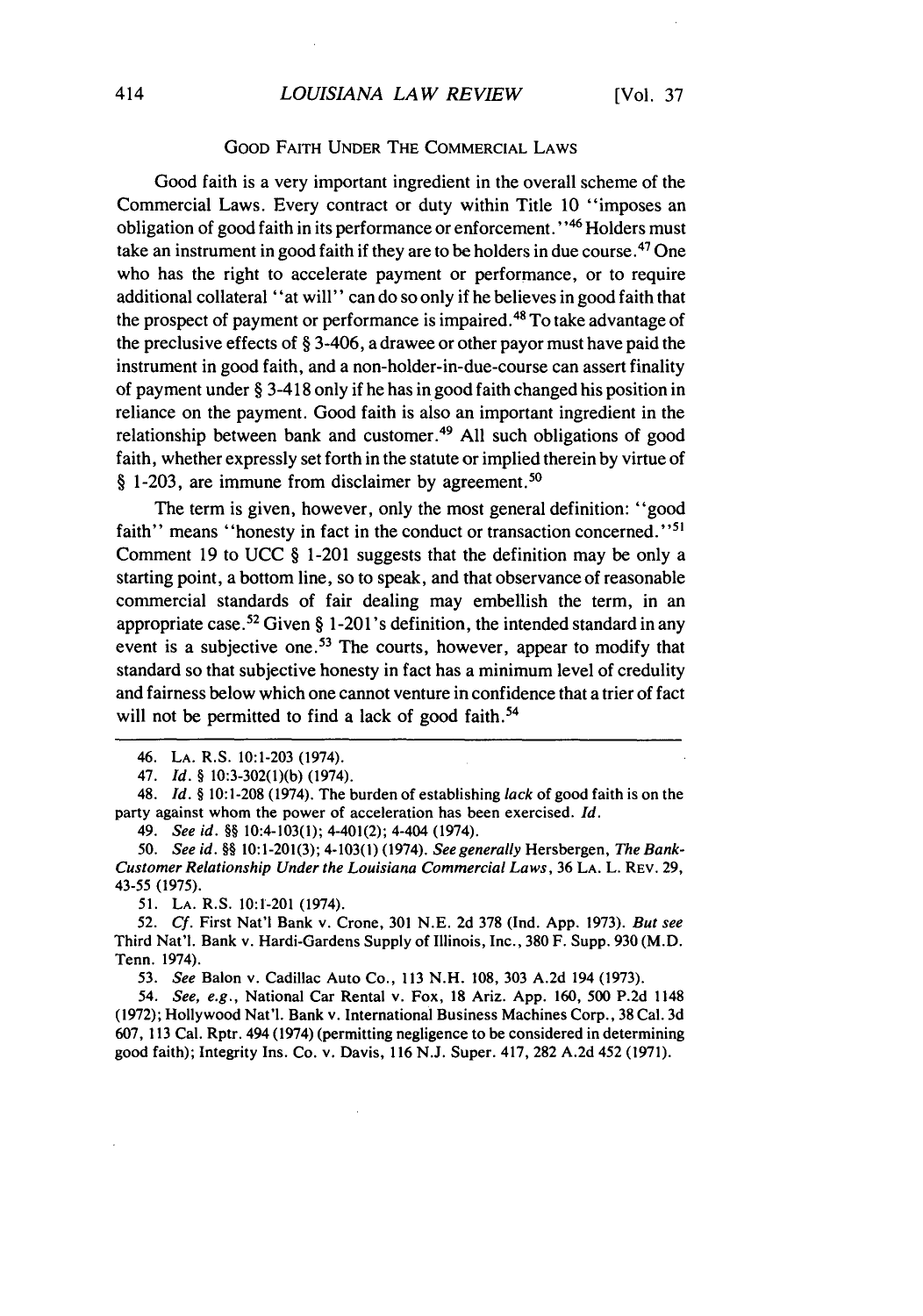Believable honesty of intent, rather than the absence of circumstances which would put an ordinarily prudent holder on inquiry, appears to be the test of good faith, 55 so that the failure of a wholesale automobile buyer to conduct a lien search, for example, would not prevent it from being in good faith.<sup>56</sup> Thus, the focus is: of what facts and circumstances did the party in question actually have knowledge at the crucial time? Application of the test-unchanged by the Commercial Laws-is seen in *O'Neal v. Cascio.*<sup>57</sup> Defendant, having been charged with a violation of federal criminal law, retained the services of an attorney, giving the latter a promissory note in the amount of \$15,000 as a retainer, payable in twelve monthly installments of \$1250. The \$15,000 figure had been arrived at by the defendant and his lawyer upon the latter's investigation into the nature of the charges and the kind of legal services needed. Defendant thereafter volunteered to appear before a grand jury hearing, as a result of which the charges against him were dropped. Several days after defendant had informed his lawyer that the charges would be dropped, defendant received from plaintiff a letter advising defendant that plaintiff had purchased the note from defendant's lawyer.

At the trial the jury returned a verdict in favor of the defendant, and the Second Circuit, convinced that the verdict necessarily implied that the jury had found that plaintiff was not a holder in due course for lack of good faith, affirmed the lower court's judgment on the verdict, pointing out, as evidence from which the jury could reasonably have determined that the plaintiff was lacking in good faith: a) that defendant's lawyer knew, prior to the execution of the note, that the criminal case against the defendant was weak, possibly fatally so; b) the suspicious circumstances under which defendant received notice of plaintiff's purchase of the note shortly after he had informed his lawyer that charges would be dropped; c) the close friendship and business relationship between plaintiff and defendant's lawyer; d) believable evidence of a prior subterfuge perpetrated by plaintiff and defendant's lawyer for the apparent purpose of defeating the creditor's rights of plaintiff's former wife; e) lack of solid evidence that any "consid-

57. 324 So. 2d 539 (La. App. 2d Cir. 1975). The case arose prior to the effective date of the Commercial Laws.

<sup>55.</sup> See, e.g., Third Nat'l. Bank v. Hardi-Gardens Supply of Illinois, 380 F. Supp. 930 (M.D. Tenn. 1974); Eldon's Super Fresh Stores, Inc. v. Merrill Lynch, Pierce, Fenner & Smith, Inc., **296** Minn. 130, 207 N.W. 2d 282 (1973); Riley v. First State Bank, 469 S.W. 2d 812 (Tex. Civ. App. 1971).

<sup>56.</sup> *See* Hempstead Bank v. Andy's Car Rental Sys., Inc., 312 N.Y.S. 2d 317, 35 App. Div. 2d 35 (1970). *Cf.* Hollywood Nat'l Bank v. International Business Machines Corp., 38 Cal. 3d 607, 113 Cal. Rptr. 494 (1974). *But* see Slaughter v. Jefferson Federal Say. & Loan Ass'n, 361 F. Supp. 590 (D. D.C. 1974).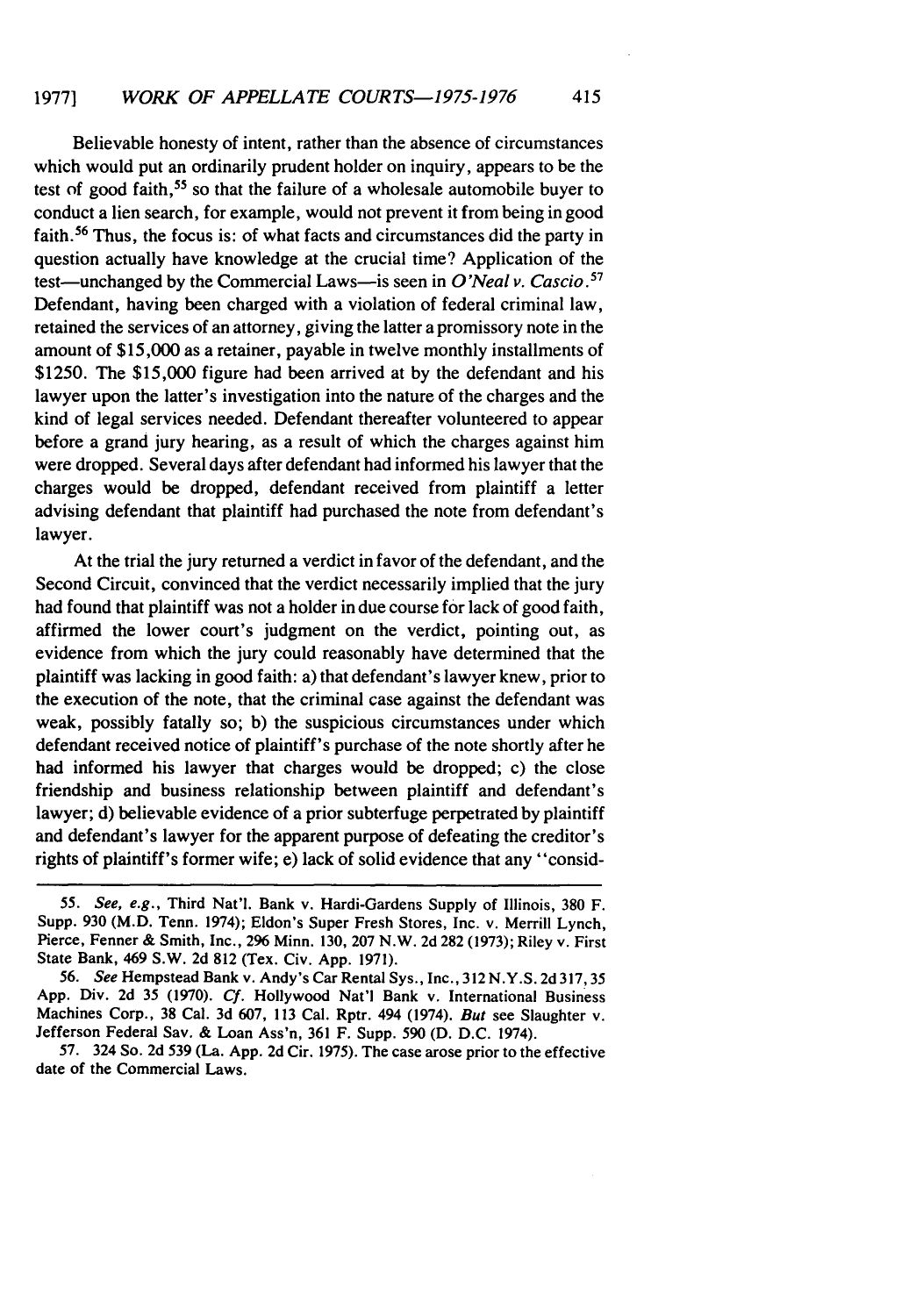eration" was given by plaintiff for the note. The theoretical distinction between the subjective and objective standards of good faith-' 'what did he in fact know?" versus "would a reasonable person in similar circumstances have been suspicious?"—becomes blurred when the jury is addressing the crucial question in applying the subjective test: can we reasonably believe what the plaintiff says he actually knew or did not know?

## ITEMS IN THE BANK COLLECTION PROCESS

Chapter 4 of the Commercial Laws, which governs both the relationship between bank and customer, and the collection of items, is completely new to Louisiana law.58 If the decision of the Fourth Circuit in the pre-Commercial Laws case of *Magee v. T. Smith & Son, Inc.*,<sup>59</sup> is taken as a reliable indicator, the new law will take some "getting used to," at least in the Fourth Circuit. In *Magee,* an employer drew and delivered to an employee its check, drawn on the First National Bank of Commerce, in settlement of an injury claim arising out of the course of employment. The check, which was made payable to the employee, Magee, and to his attorney, was properly endorsed by the latter in his own behalf and as agent for co-payee Magee<sup>60</sup> pursuant to a power of attorney, and deposited in the attorney's account in the Hibernia National Bank in New Orleans. Prior to the endorsement and deposit, but unknown to the attorney, Mr. Magee died. Upon learning of the posthumous endorsement, the drawer somehow concluded, for reasons best known to it, that the transaction was not valid, and apparently demanded that the drawee, First National Bank of Commerce, recredit drawer's account for the amount of the check. Drawee, already having honored or "paid" the check, made a demand on the depositary bank for a return of the amount of the check. Hibernia did not honor the demand, but debited the account of the attorney,<sup>61</sup> and held the funds. Though multiple litigation resulted,  $62$  the present suit was brought against the employer by Magee's heirs to enforce the settlement, and against Hibernia for return of the funds. The Fourth Circuit held that the heirs of Magee were not proper parties to assert a claim against Hibernia for the

61. 319 So. 2d at 40. The opinion is unclear as to whether Hibernia merely reversed provisional credit previously given, or actually debited the account on a charge-back basis against a prior "cashing" of the item. Given the amount of the check-\$12,500.00-it seems unlikely that Hibernia "cashed" the item, though that is entirely possible.

62. *See id.* at nn. **I &** 2.

<sup>58.</sup> The prior law was found in §§ 34, 36, 42, 51, 52, 53, **67,** 68 of Title 6 of the Revised Statutes.

<sup>59. 319</sup> So. 2d 489 (La. App. 4th Cir. 1975).

*<sup>60.</sup>* See LA. R.S. 7:41 (repealed in 1974); *Cf.* LA. R.S. 10:3-116 (1974).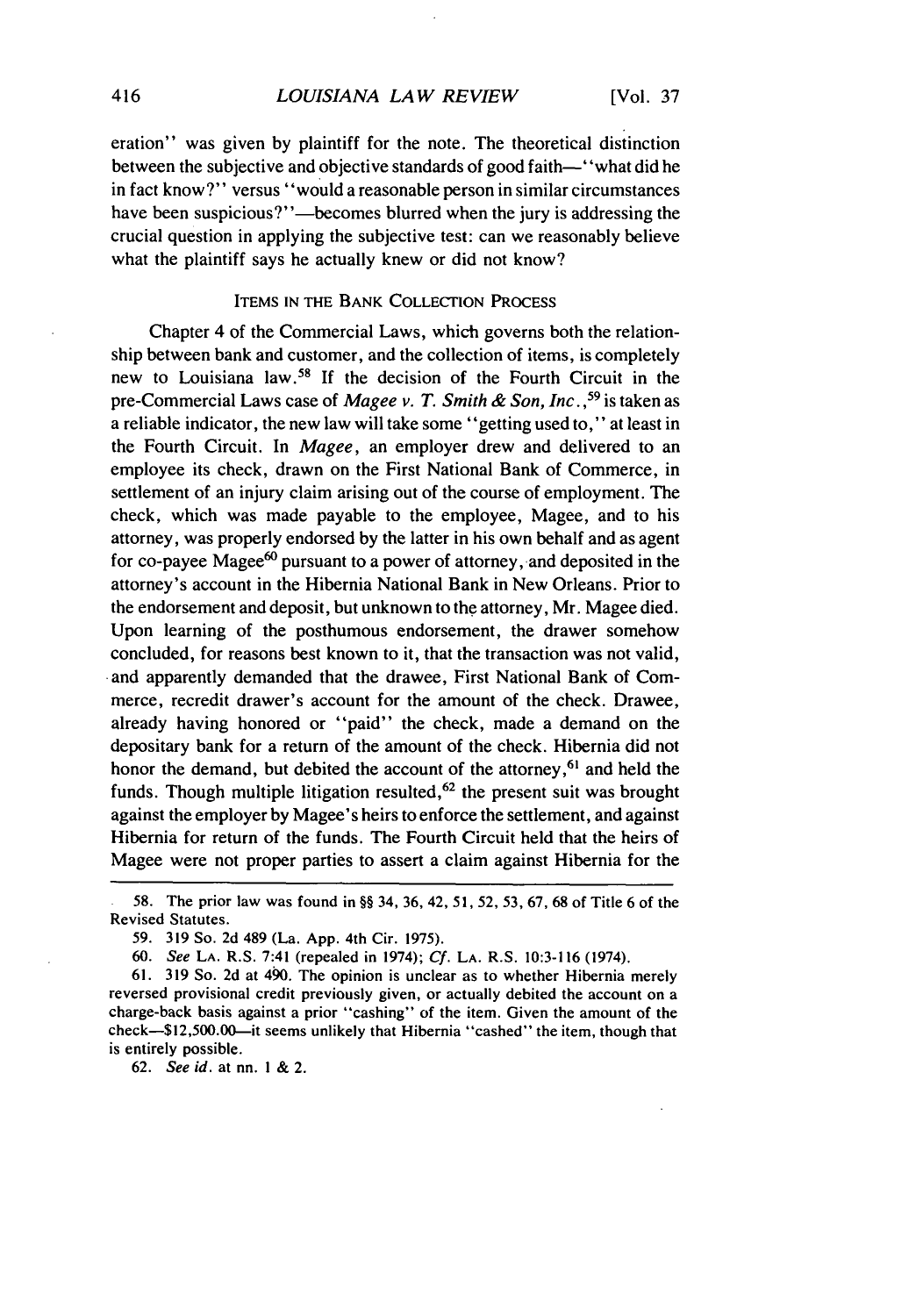return of the funds, but in the course of the opinion dicta appears that is potentially misleading in relation to Chapter 4 of the Commercial Laws.

The Fourth Circuit's opinion in *Magee* rests upon two premises: first, that no relationship or privity existed between Hibernia and the Magee heirs; second, that ownership in the decedent-payee was divested by the endorsement and deposit of the check. With respect to co-payee Magee alone, the court is probably correct under chapter 4, at least insofar as the effect of the endorsement of Magee's name is concerned; but the court also states that endorsement and deposit likewise divested ownership in the attorney—which could only be correct under Chapter 4 if one adds the further premise that the check was "cashed" that is, negotiated, rather than deposited for collection.<sup>63</sup>

Ordinarily, when a holder of an item deposits it, "unless a contrary intent clearly appears" the depositary bank<sup> $64$ </sup> is an *agent*<sup>65</sup> of the holderowner, regardless of the form of-or lack of-endorsement.<sup>66</sup> The agency status thus created ends only when the collection process is completed;<sup>67</sup> until then, the holder-owner, for example, bears the risk of loss. 68 The fact that Magee's lawyer endorsed and deposited the check in question would not rebut the agency presumption of R.S. 10:4-201(1), much less divest him of ownership of the item. Since the collection process arguably was not completed in Magee-inasmuch as Hibernia retained the funds-the agency relationship was not terminated;69 and while Hibernia might be a "debtor," the ordinary relationship of bank-debtor and customer-creditor which results when the collection process is completed, would not arise.<sup>70</sup> Magee's attorney could, then, have a cause of action against the depositary bank. $71$ 

65. *See* LA. R.S. 10:4-201(1) (1974).

66. *Id.* The presumption of agency under § 4-201 prevails even if the depositary bank gives credit for the item or permits immediate withdrawal of the credit.

67. *See* UCC Comment 4, § 4-201.

69. *See id.* 10:4-201(1) (1974); UCC Comment 4, UCC § 4-201.

70. *Id.*

71. *See* LA. R.S. 10:3-419(3) (1974); 10:4-103(1) (1974); 10:4-202(1)(a) (1974); 10:4-103(5) (1974). The opinion in *Magee* seems to suggest that Magee's attorney might be "the rightful party to assert a cause of action against the bank for return of the funds," 319 So. 2d at 491; though the court may in fact be correct, such a cause of action is logically impossible if one is willing to agree with the statement uttered one judicial breath later that "the check (after endorsement and deposit) is not *owned* by the depositor, *i.e.,* the attorney..., but becomes the property of the bank." *Id.*

**<sup>63.</sup>** See note 61, *supra.*

<sup>64.</sup> *See* LA. R.S. 10:4-105(a) (1974).

<sup>68.</sup> *See* LA. R.S. 10:4-212 (1974).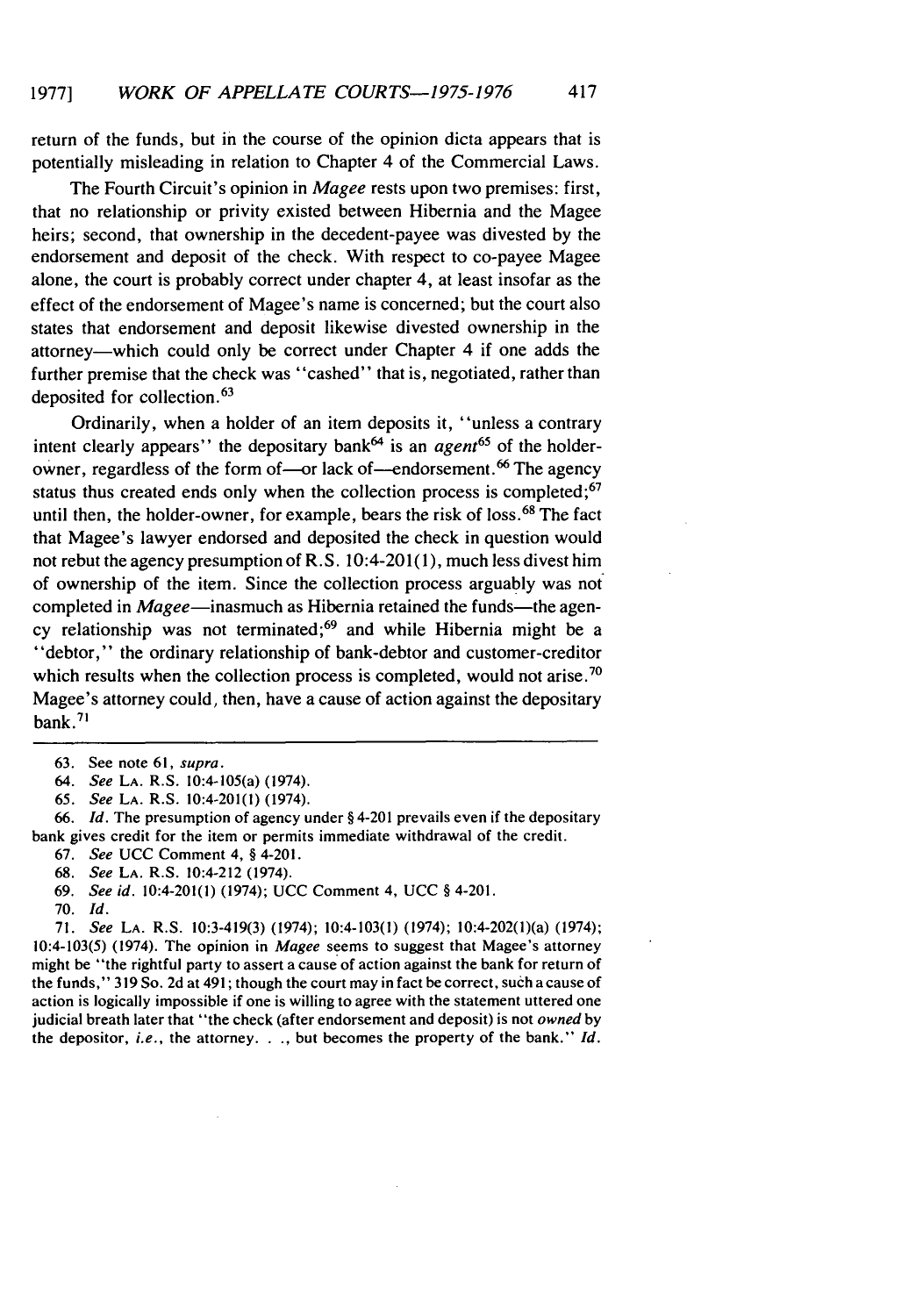With respect to the relationship between the Magee heirs and Hibernia Bank, the court may be on more solid ground, though it would be more precise to say that the heirs have no cause of action against Hibernia, not because privity is lacking, but because Magee ceased to be a "holder" when his attorney obtained possession of the check and properly endorsed it.<sup>72</sup> One could argue forcefully, in fact, that the Commercial Laws are almost totally impervious to the concept of "privity," focusing rather on "holder" status in Chapter 3 and "ownership" of the item-which is usually in the holder—under Chapter 4. Thus, a payee-depositor may have a right of action under R.S.  $10:3-419(1)$  against a drawee despite the obvious lack of privity between them.

Checks made payable to co-payees (i.e. not in the alternative) do present conceptual, as well as practical, problems for banks. Both payees may be holders, and therefore holders in due course,<sup>73</sup> and, if one equates holder status with "ownership" rights, both payees can be owners. But holder status is defined in light of the dual requirements of possession and method of obtaining possession. 74 Clearly, both payees cannot be in actual possession, but by the same token a drawer or maker cannot technically "issue" an instrument to co-payees<sup>75</sup> for the same reason—both cannot be in possession. The Commercial Laws obviously contemplate that possession of an instrument by one payee is constructive possession by the other, so that both comply with the definition of "holder" in § 1-201; consistently therewith, both payees must endorse if a subsequent transferee is to acquire holder status.<sup>76</sup> Thus, without Magee's valid endorsement, his attorney could neither have negotiated the check, nor deposited it for collection.<sup>77</sup> With Magee's valid endorsement, his attorney's possession ceased to be constructively Magee's also, and as the court correctly states, Magee's ownership, *i.e.,* holder status, likewise ceased therewith. But the ownership of Magee's lawyer, vis-à-vis Hibernia Bank, became whole as a result of the endorsement, and contrary to the suggestion of the court, his

<sup>(</sup>Emphasis added). If the attorney was not the "owner" of the check, not only could he not sue any party in his own name (LA. R.S. 10:3-301 (1974); 3-603 (1974)), he could not bring an action under LA. R.S. 10:3-419 (1974) either.

<sup>72.</sup> The act of deposit would be irrelevant to the status of Magee.

<sup>73.</sup> *See* LA. R.S. 10:3-302(2) (1974); Comment 2, UCC § 3-302.

<sup>74.</sup> *See* id. 10:1-201 (1974) (definition of "holder"); 10:3-202(1).

<sup>75.</sup> See id. 10:3-102(l)(a) (1974).

<sup>76.</sup> See id. 10:3-116 (1974); 3-202(1) (1974). *Cf.* Feldman Const. Co. v. Union Bank, 28 Cal. App. 3d 731, 104 Cal. Rptr. 912 (1972).

<sup>77.</sup> A depositary bank in such circumstances could not supply the missing endorsement of the co-payee. *See* LA. R.S. 10:4-205(l) (1974); 10:4-104(1)(e) (1974).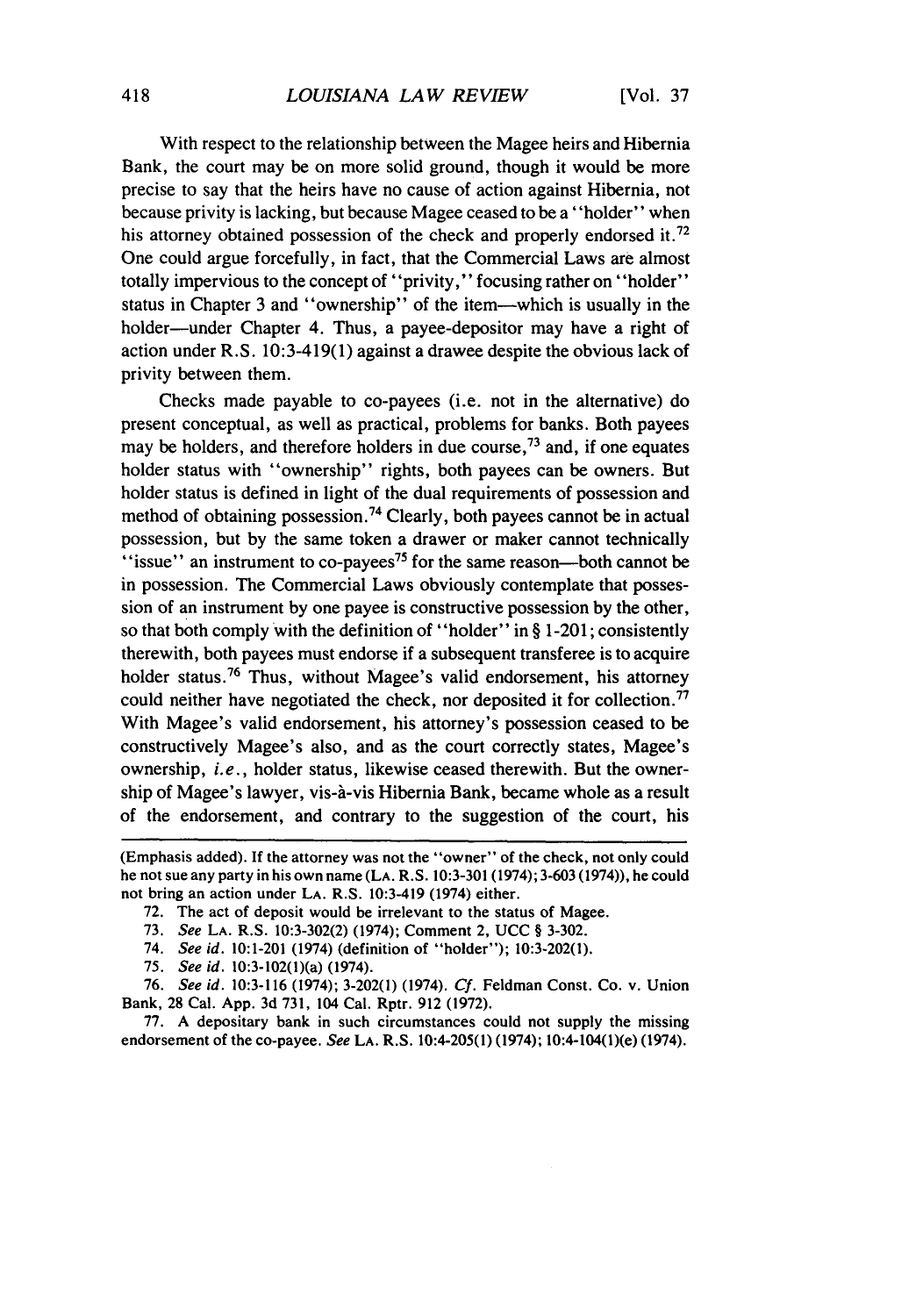ownership would be divested only by a *negotiation* to the bank, not by a deposit for collection. <sup>78</sup>

#### THE BANK-CUSTOMER RELATIONSHIP--DEATH OF JOINT DEPOSITOR

For a bank, significant problems arise upon the death of its customer, for competing claimants to the decedent's deposited funds often appear, wearing different labels and presenting various credentials. In the case of the check, draft, or other item drawn or issued by the customer against the deposited funds, and presented for payment or acceptance after his death, § 4-405 of the Commercial Laws neatly solves the potential problems by permitting the bank to accept or pay such items until the bank knows79 of the death. 80 Even with knowledge of the customer's death a bank may, for ten days after the date of death, pay or certify checks drawn on or prior to that date, unless ordered to stop payment by a person claiming an interest in the  $account<sup>81</sup>$  The bank's position is ideal: authority to pay, collect, or accept continues in any event until the bank actually knows of the fact of death; thereafter the authority to pay or certify checks *may* continue to a day certain unless any person claiming an interest in the decedent's checking account orders payment stopped; the bank has no responsibility as to the validity of the claim, $82$  so that it may refuse payment without fear of wrongful dishonor. But, as demonstrated by *Beals v. City National Bank*, <sup>83</sup> the death of a customer can still create litigation for the bank.

The plaintiff in *Beals* had maintained a joint savings account with the decedent, and was the latter's universal legatee. However, three brothers and a sister survived decedent, and these heirs opened decedent's succession, $84$  and obtained a judgment of possession; pursuant to a certified copy

- 83. 329 So. 2d 828 (La. App. 1st Cir. 1976).
- 84. Apparently without knowledge of the existence of decedent's will.

<sup>78.</sup> The opinion cites *Planters Bank v. Union Bank,* 83 U.S. (16 Wall.) 483 (1872), as supportive of the proposition that the check in *Magee* became the property of the bank, but the case is inapposite. The Supreme Court's statements in *Planters Bank* are in reference to a deposit of money or moneys collected; a bank would become the "owner" of such moneys, subject, of course to its obligation as a debtor vis-a-vis the depositor. The case in no way stands for the proposition that a check deposited for collection becomes the property of the depositary bank; alternatively a check "cashed" at the bank would involve neither a deposit of money nor the collection of that item for the person so "cashing" it.

<sup>79. &</sup>quot;Knows" is defined in LA. R.S. 10:1-201 (1974) in terms of actual knowledge of the fact.

<sup>80.</sup> Items deposited by the decedent for collection also may be collected.

<sup>81.</sup> LA. R.S. 10:4-405(2) (1974). Items other than checks cannot be paid or certified with knowledge of death. The justification for the 10-day rule in the case of checks is found in UCC Comment 3, § 4-405.

<sup>82.</sup> *See* UCC Comment 4, § 4-405.